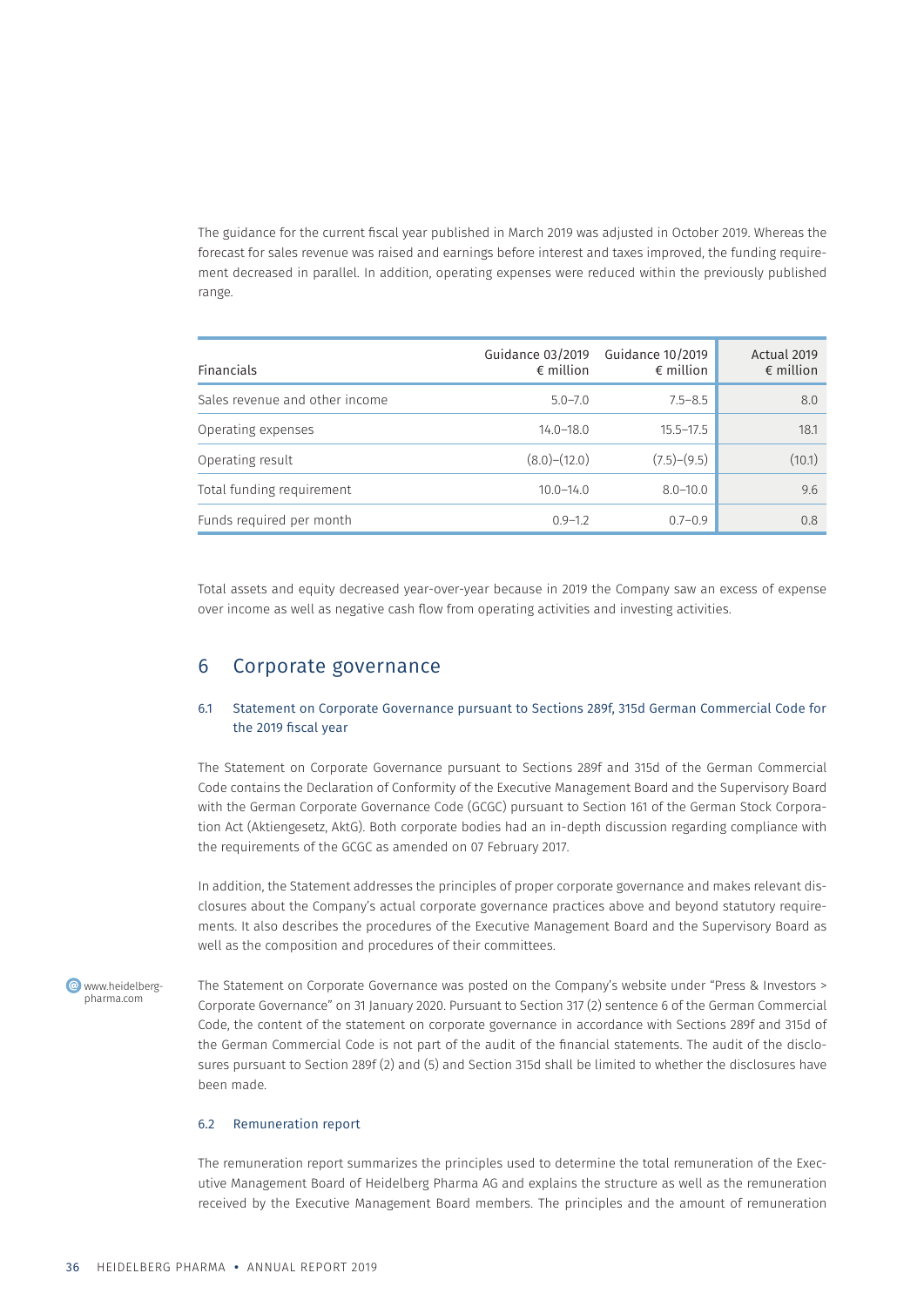received by the members of the Supervisory Board are also described. The remuneration report follows the recommendations of the GCGC and satisfies the requirements in accordance with the applicable provisions of Section 314 (1) no. 6, Section 315a (2) and Section 289a (2) German Commercial Code including the German Act on Disclosure of Management Board Remuneration (Vorstandsvergütungs-Offenlegungsgesetz).

#### Remuneration of the Executive Management Board

The Supervisory Board is responsible for determining the remuneration of the Executive Management Board in accordance with Section 107 (3) of the German Stock Corporation Act. Remuneration consists of a salary (fixed remuneration), other benefits (non-cash remuneration), a variable remuneration component and a stock option plan with a long-term incentive and risk element.

In the event of the termination of an Executive Management Board member's service for the Company, there is no contractual entitlement to a settlement.

#### Salary and benefits

The annual salary of members of the Executive Management Board is determined for the term of office and paid in equal amounts over 12 months. These salaries take into account the financial position of Heidelberg Pharma AG and the level of remuneration paid by competitors.

In addition to his fixed remuneration of €255 thousand, Dr. Schmidt-Brand receives the following noncash benefits: Under the director's contract, Heidelberg Pharma Research GmbH makes payments into a defined-contribution, reinsured pension plan. In 2019, this payment amounted to €11 thousand (previous year: €11 thousand). As in the previous year, €3 thousand were paid into a pension fund.

No non-cash benefits within the context of a pension were granted to Professor Pahl in the fiscal year ended in addition to his fixed remuneration of €200 thousand.

In addition, company cars were made available to Dr. Schmidt-Brand and Professor Pahl for the entire fiscal year. The value of this non-cash benefit in 2019 was €9 thousand for Dr. Schmidt-Brand (previous year: €9 thousand) and €13 thousand (previous year: €10 thousand) for Professor Pahl.

No further benefit obligations exist towards the members of the Executive Management Board.

# Variable remuneration

Variable remuneration is contingent upon the achievement of personal targets and Heidelberg Pharma's performance targets. The performance-based remuneration of the members of the Company's Executive Management Board is primarily tied to the corporate goals of Heidelberg Pharma and refers to the achievement of defined milestones.

Dr. Schmidt-Brand receives a maximum annual bonus of €100 thousand (2018: €85 thousand due to the contract adjustment made during the year). In the fiscal year now ended, Dr. Schmidt-Brand was paid a bonus of €60 thousand for the 2018 fiscal year.

Professor Pahl's annual bonus is also capped at €100 thousand. In the fiscal year now ended, Professor Pahl was paid a bonus of €70 thousand for the 2018 fiscal year.

#### Remuneration component with incentive and risk features

This remuneration component is based on the 2011, 2017 and 2018 Stock Option Plans which were adopted by the respective Annual General Meetings and can be exercised after a lock-up period of four years at the earliest. No further requirements beyond the holding period need to be met.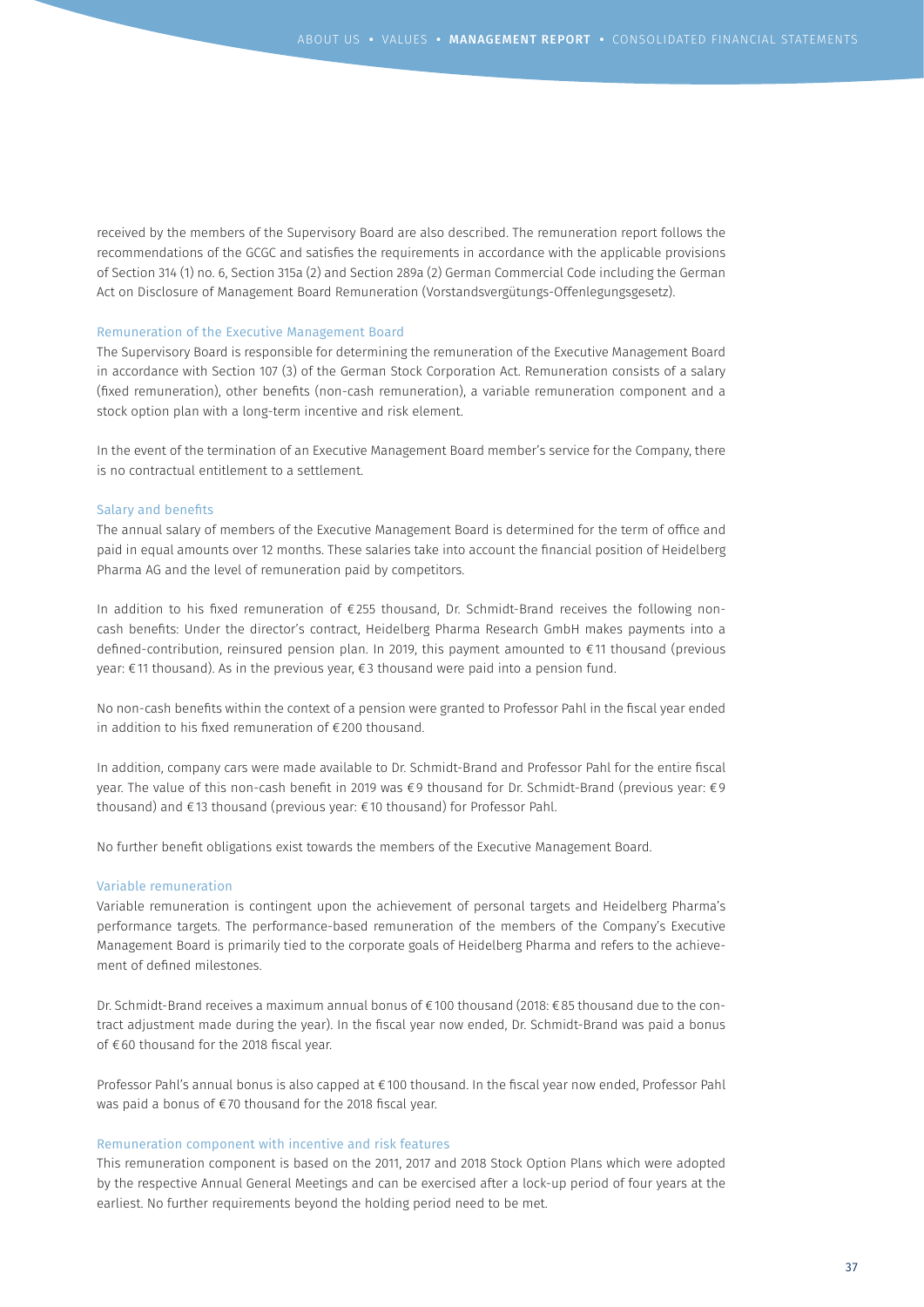The Supervisory Board grants stock options based on the tasks of the respective member of the Management Board, his/her personal performance, the economic situation, the performance and outlook of the enterprise as well as the common level of the remuneration taking into account the peer companies and the remuneration structure.

As a result of a new issue in the 2019 fiscal year, the number of share options held by the two members of the Executive Management Board has increased. As of the 30 November 2019 reporting date, the active members of the Executive Management Board thus held 312,000 options under the 2011 Stock Option Plan (Dr. Schmidt Brandt 222,000 options, Professor Pahl 90,000), 201,200 options under the 2017 Stock Option Plan (each Executive Management Board member held 100,600 options) and 149,050 options under the 2018 Stock Option Plan (each Executive Management Board member held 74,525 options).

At the reporting date of 30 November 2019, three former members of the Executive Management Board held a total of 25,500 options under the 2011 Stock Option Plan.

Overall, the following fixed and variable remuneration components as well as non-cash remuneration for Executive Management Board members were recognized as an expense in the 2019 fiscal year:

| Executive Management<br>Board member |         | Fixed<br>remuneration<br>€ | Variable<br>Other remuneration<br>(non-cash benefits)<br>remuneration <sup>1</sup><br>€ |         | €      | Total<br>remuneration $1,2$<br>€ |         |         |
|--------------------------------------|---------|----------------------------|-----------------------------------------------------------------------------------------|---------|--------|----------------------------------|---------|---------|
|                                      | 2019    | 2018                       | 2019                                                                                    | 2018    | 2019   | 2018                             | 2019    | 2018    |
| Dr. Jan Schmidt-Brand <sup>2</sup>   | 255,000 | 226,682                    | 75,000                                                                                  | 63,750  | 22,672 | 22,672                           | 352,672 | 313,103 |
| Professor Andreas Pahl               | 200,000 | 200,000                    | 75,000                                                                                  | 75,000  | 13,452 | 10.578                           | 288,452 | 285,578 |
| Total                                | 455,000 | 426,682                    | 150,000                                                                                 | 138,750 | 36,124 | 33,250                           | 641,124 | 598,681 |

1 The exact variable remuneration is usually determined and paid in the following fiscal year. The figures shown here for the 2019 fiscal year are based on provisions that were determined on the basis of assumptions and historical data.

2 The remuneration of Dr. Schmidt-Brand refers to his work as Chief Executive Officer and Chief Financial Officer of Heidelberg Pharma AG and as Managing Director of Heidelberg Pharma Research GmbH. A portion of €249 thousand of the total remuneration is attributable to his work as a member of the Executive Management Board of Heidelberg Pharma AG.

The following overview shows the stock options held by members of the Executive Management Board during the year under review and changes in these holdings, as well as the portion of staff costs per beneficiary attributable to these stock options:

| <b>Executive Management</b><br>Board member | 30 Nov. 2018<br>Number | Additions<br>Number | Expiry/<br>return<br>Number | Exercise<br>Number | 30 Nov. 2019<br>Number |
|---------------------------------------------|------------------------|---------------------|-----------------------------|--------------------|------------------------|
| Dr. Jan Schmidt-Brand                       | 322,600                | 74.525              | 0                           |                    | 397.125                |
| Professor Andreas Pahl                      | 190.600                | 74.525              | 0                           | 0                  | 265.125                |
| Total                                       | 513,200                | 149,050             | 0                           | 0                  | 662,250                |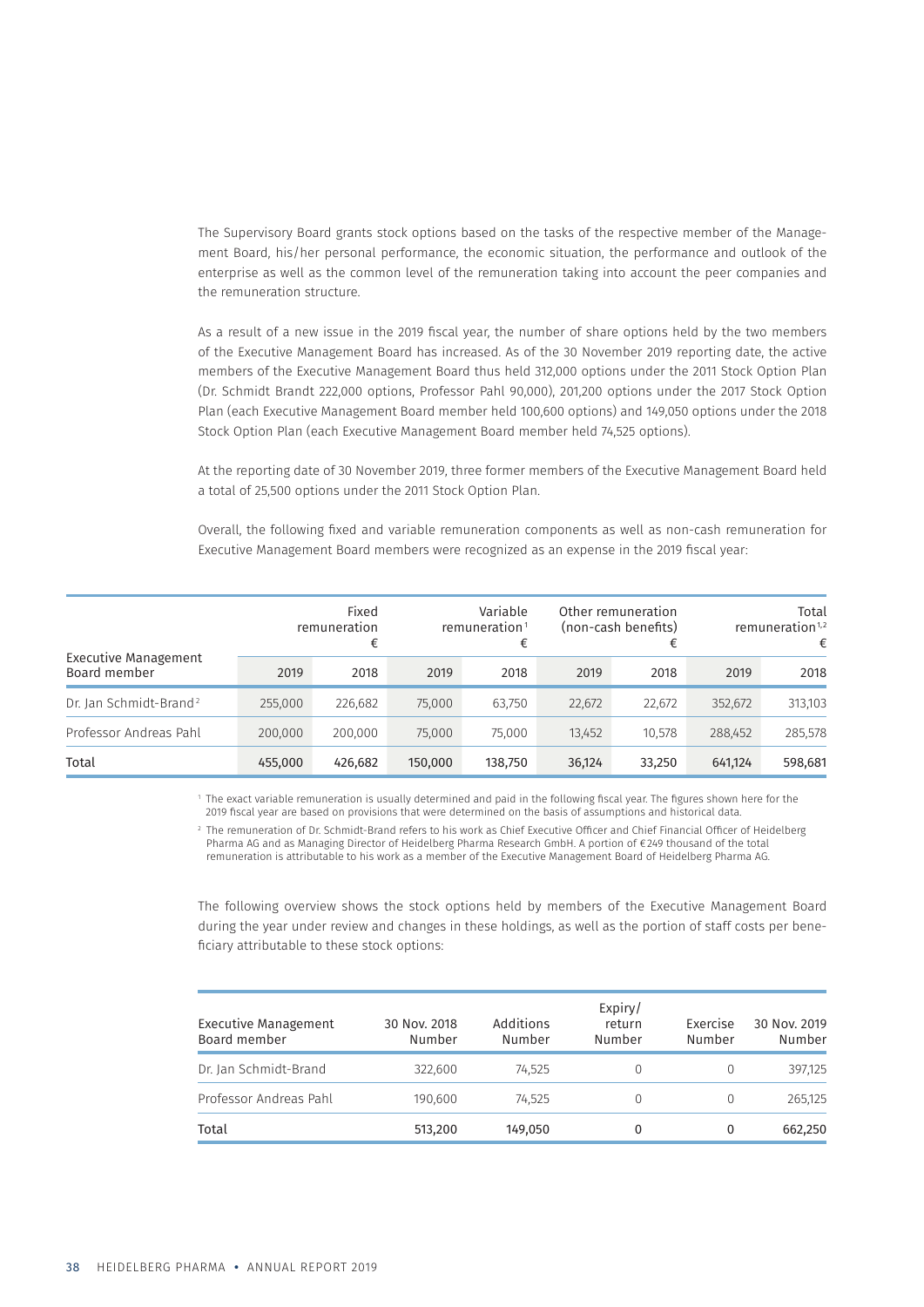| Executive Management<br>Board member | Expense in the 2019 IFRS statement<br>of comprehensive income | Fair value of the options<br>held on 30 Nov. 2019 <sup>1</sup><br>€ |
|--------------------------------------|---------------------------------------------------------------|---------------------------------------------------------------------|
| Dr. Jan Schmidt-Brand                | 144.820                                                       | 620,601                                                             |
| Professor Andreas Pahl               | 114.077                                                       | 375.197                                                             |
| Total                                | 258,896                                                       | 995,798                                                             |

<sup>1</sup> As of the respective issue date

As in the previous year, no expense was recognized for former members of the Executive Management Board.

The following figures applied to the previous period:

| <b>Executive Management</b><br>Board member | 30 Nov. 2017<br>Number | Additions<br>Number | Expiry/<br>return<br>Number | Exercise<br>Number | 30 Nov. 2018<br>Number |
|---------------------------------------------|------------------------|---------------------|-----------------------------|--------------------|------------------------|
| Dr. Jan Schmidt-Brand                       | 222,000                | 100.600             | $\Omega$                    |                    | 322,600                |
| Professor Andreas Pahl                      | 90.000                 | 100.600             | 0                           |                    | 190.600                |
| Total                                       | 312,000                | 201,200             | 0                           | 0                  | 513,200                |

| <b>Executive Management</b><br>Board member | Expense in the 2018 IFRS statement<br>of comprehensive income<br>€ | Fair value of the options<br>held on 30 Nov. 2018 <sup>1</sup><br>€ |
|---------------------------------------------|--------------------------------------------------------------------|---------------------------------------------------------------------|
| Dr. Jan Schmidt-Brand                       | 127.942                                                            | 503.147                                                             |
| Professor Andreas Pahl                      | 96.252                                                             | 261,150                                                             |
| Gesamt                                      | 224,194                                                            | 764.297                                                             |

<sup>1</sup> As of the respective issue date

#### Remuneration of the Supervisory Board

In accordance with the Company's Articles of Association, the members of the Supervisory Board receive a fixed remuneration of €15,000 for each full fiscal year of service on the Supervisory Board. The Chairman of the Supervisory Board receives a fixed remuneration of €35,000 and the Deputy Chairman receives €25,000. Supervisory Board remuneration is paid in four equal installments on the last day of February and on 31 May, 31 August and 30 November of each fiscal year.

Members of a Supervisory Board committee are paid a flat fee of €3,000, while chairpersons of such committees are paid €7,000 per fiscal year and committee. In each case, remuneration is limited to activities on a maximum of two committees. Over and above this individual limit, the maximum amount paid by Heidelberg Pharma AG for committee activities of all Supervisory Board members combined is capped at €39,000 per fiscal year. If this cap is not sufficient to cover all memberships and chairmanships of Supervisory Board